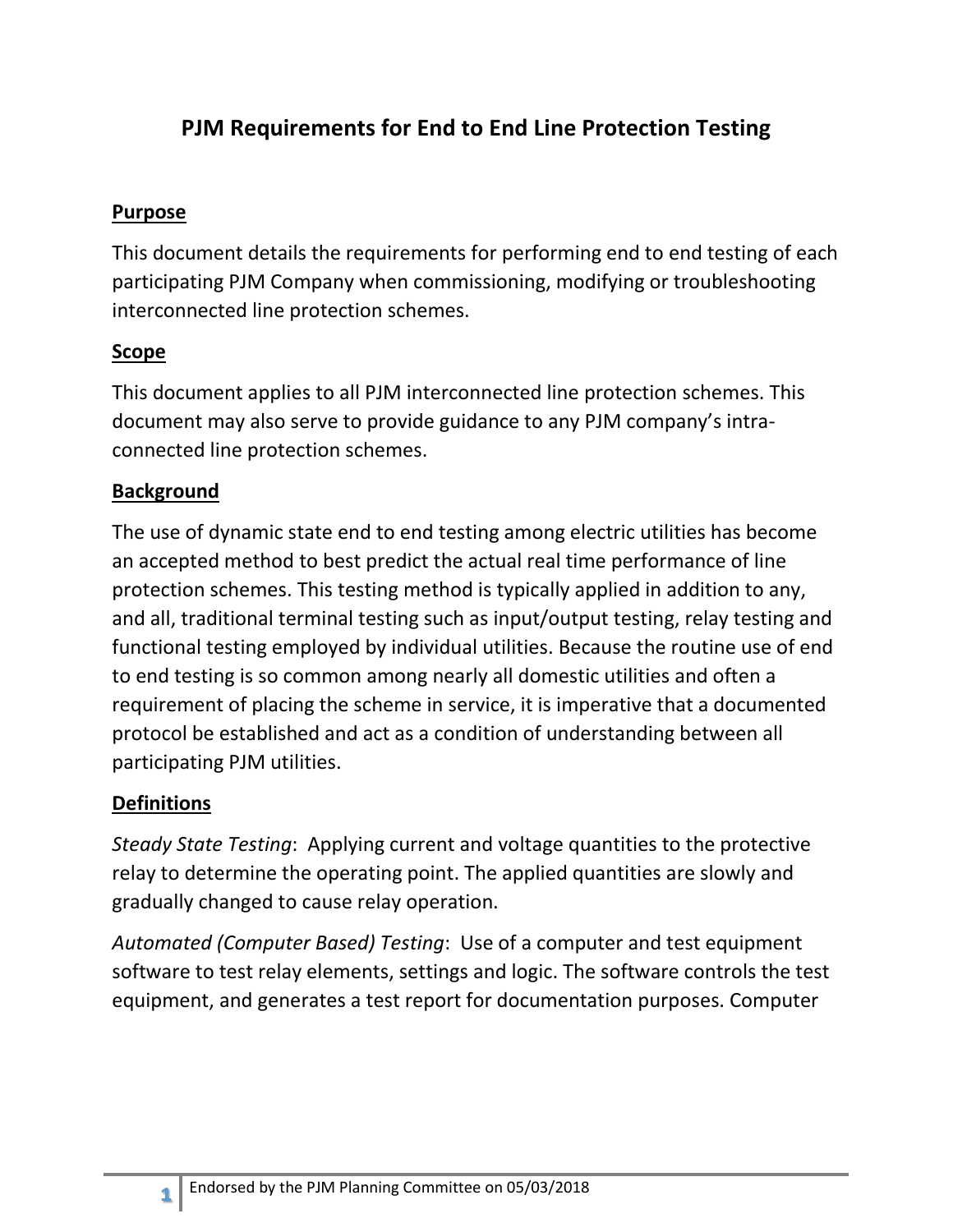based testing improves speed, accuracy, and repeatability by supplying a faster and more controlled change in current and voltage quantities*. 1*

*Dynamic State Testing*: Is automated testing that applies a series of voltage and/or current quantities that transition from pre-fault, to fault and post fault states. The waveforms are typically free from transient signals.

*Fault Record Testing*: Is automated testing that applies recorded fault current and voltage quantities to the protective relay. This testing simulates actual system voltages and currents during normal load and fault conditions by "playing back" transient files recorded during actual system load and fault events.

*End to End Testing*: Automated dynamic state testing that simultaneously applies GPS time synchronized current and voltage quantities to all terminals of a circuit. This method is applied to protection and control systems which utilize communications to facilitate operation. This testing is especially valuable in the case of dissimilar relay manufacturers or different eras of protection system design. <sup>2</sup> (See appendix A for an example of an end to end test plan)

*Commissioning Tests***:** Commissioning tests are used when placing new or modified protection and control systems in service. Modifications significant enough to warrant commissioning tests may include; various setting changes, timer changes, firmware upgrades, communications changes or extensive wiring modifications.

## **Prerequisite Local Testing**

The testing methods described below should be applied at the terminal end where modifications have occurred prior to performing end-to-end testing. The tests requiring coordination between remote terminals such as end to end testing



 $\overline{\phantom{a}}$  $1$  To facilitate Automated Tests, new panel designs should incorporate access to inject test signals and connect test equipment to inputs and outputs of relays.

 $2$  Conventional electromechanical schemes did not include provisions for testing relaying in place as a system. Access to monitoring points, higher burdens and lack of isolating points create hurdles for successful end to end testing. Temporary modifications may be necessary to facilitate this testing. Upon completion of testing, restoration of modifications should be verified to ensure proper functionality prior to returning to service.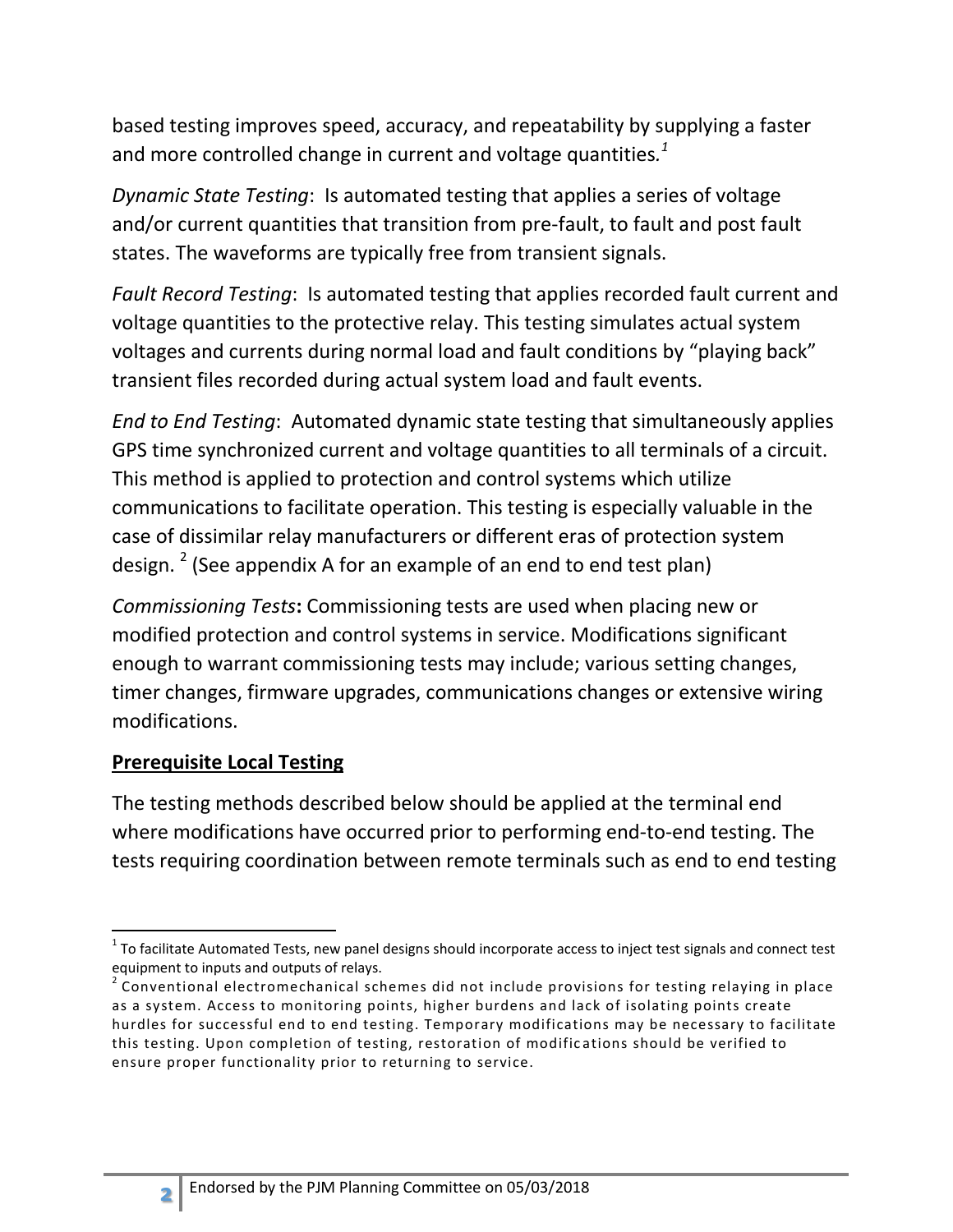should be applied at all terminals, even if additions or modifications were executed at only one terminal.

Local testing will verify:

- Relay firmware version is acceptable.
- Phasing between utilities
- Automated or steady state testing and/or relay setting files verification.
- Functional logic testing to confirm the appropriate actions of relay(s). Only the functions utilized by the relay need to be confirmed.
- Communication channel functionality.

Prior to end to end testing all of the above tests, in addition to any local tests should be executed and documented in accordance with the member company's specific work practices, administrative policies and procedures.

## **End to End Testing**

Companies performing end to end testing of line protection schemes shall adhere to the following testing protocol. It is expected that if a company initiates a request for end to end testing that arrangements will be made to satisfy their request. An effort should be made to satisfy both companies' requirements.

For the purpose of testing a line protection scheme, a representative from the initiating company of any new, modified or questionable system shall be responsible to contact an appropriate party at all of the affected interconnected companies. Once this contact is established, a Responsible Designee (RD) from each affected company shall be identified. These parties shall then jointly determine schedules, testing procedures and coordination of the affected operating departments. The equipment outage(s) will be requested and scheduled with PJM by the initiating company.

The initiating company shall provide to each affected utility the detailed test plan required to conduct the testing unless otherwise agreed upon by the affected utilities. The work plan and schedule shall contain the following key information:

- Names and telephone numbers of key personnel
- Substation telephone numbers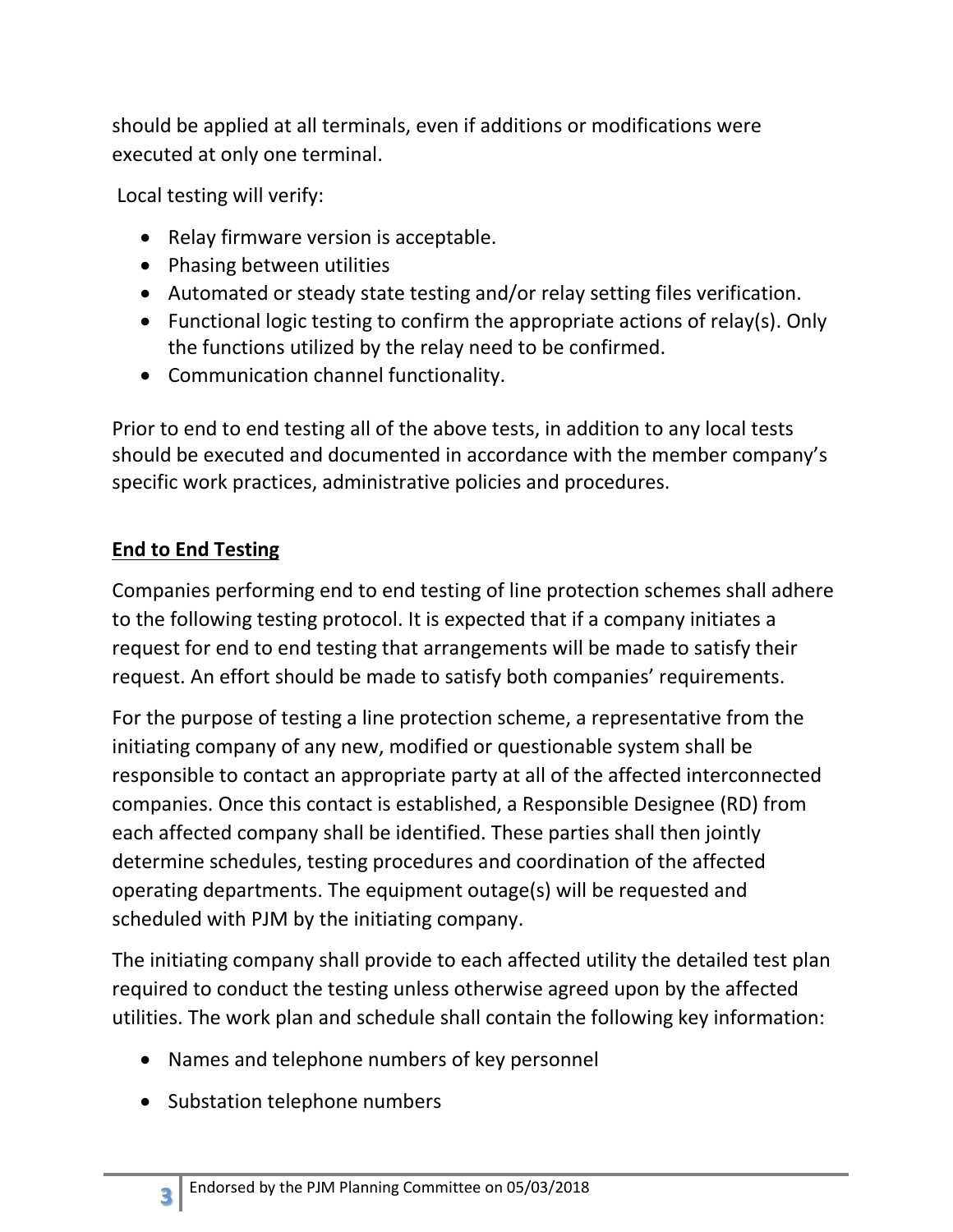- Work scope, expected interface and support
- Start date, time and duration
- Line / Equipment in-service date and time
- End to end test plans
- Test set and software used including any relevant firmware or software version numbers.

The RD of the initiating company is to be considered the lead individual among all participating companies for the requested end to end testing.

It is the responsibility of each company's RD to inform all affected departments within that company of the impending testing. This includes the department responsible for protection review and analysis.

All participating companies shall coordinate with each other and allow each other ample time and opportunity to address any issues or conditions identified through the testing process. At times, this may require patience among the various participating groups.

All affected operations and testing groups must be notified that tests are complete and that the protection system is released for service. In the event that the tests were unacceptable, notification must also be made indicating any appropriate contingency plans to be followed. If either company requests the remote end results it is expected they will be shared in some form.

**4**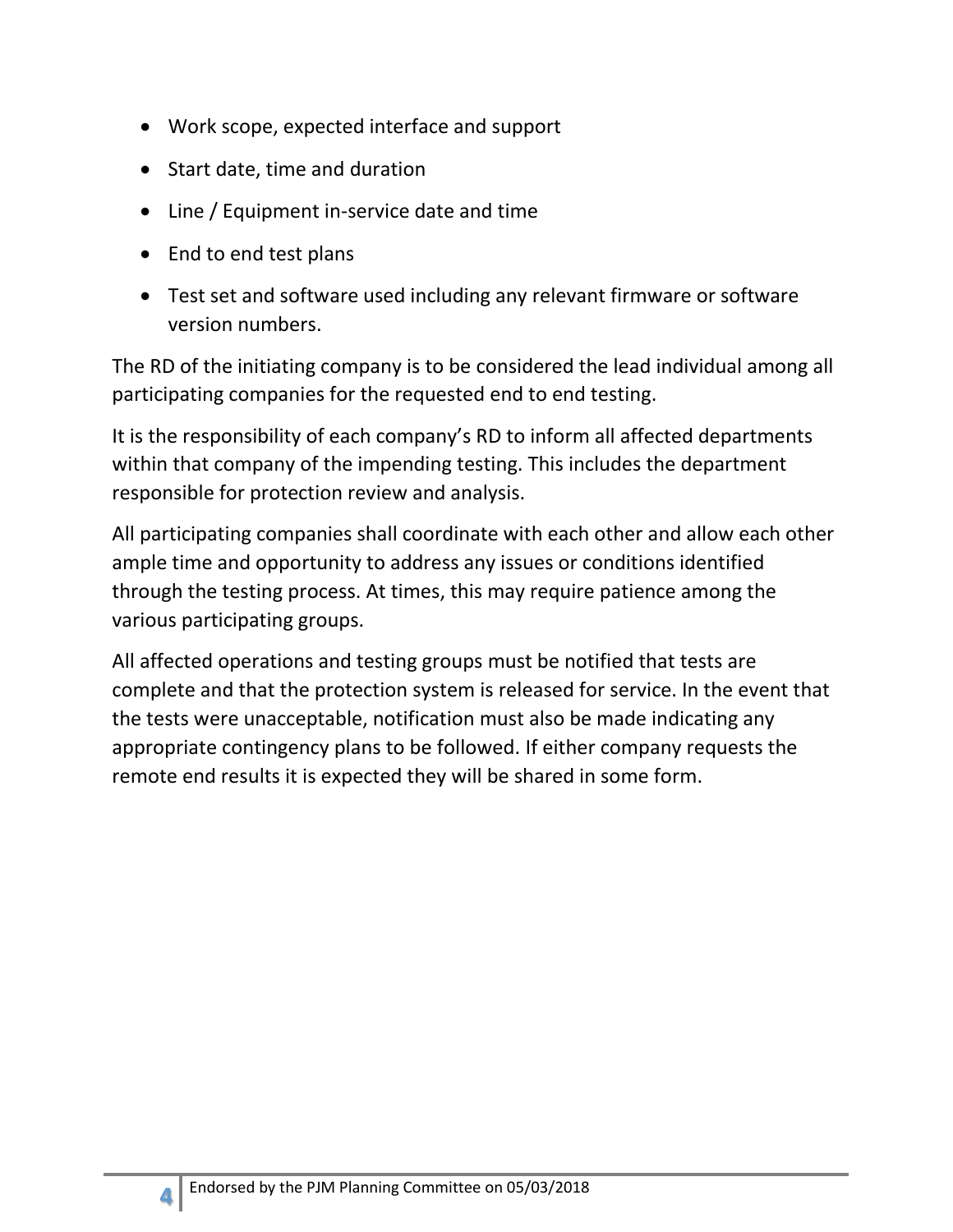#### **Appendix A**

## Line 101: Station A – Station B (100 mi) [Station A SEL-421-5, Station B SEL-421-5] DCB

| <u>Test</u>    | <b>Type</b><br>of<br>Fault | Test<br><b>Duration</b><br>(Cycles) | <b>Fault Location</b><br>% of Line<br>from A | <b>Fault Location</b>           | <b>Carrier</b><br><b>Switch</b> | <b>Expected Result At A</b>               | <b>Expected Result At B</b>               |
|----------------|----------------------------|-------------------------------------|----------------------------------------------|---------------------------------|---------------------------------|-------------------------------------------|-------------------------------------------|
| $\mathbf{1}$   | 3PH                        | 5                                   |                                              | In A Zone 3, Out of B<br>Zone 2 | <b>On</b>                       | CARRIER SEND, NO TARGETS, NO EVENT RECORD | NO TARGETS, NO EVENT RECORD               |
| $\overline{2}$ | <b>BC</b>                  | 5                                   |                                              | In A Zone 3, Out of B<br>Zone 2 | <b>On</b>                       | CARRIER SEND, NO TARGETS, NO EVENT RECORD | NO TARGETS, NO EVENT RECORD               |
| 3              | AG                         | 5                                   |                                              | In A Zone 3, Out of B<br>Zone 2 | <b>On</b>                       | CARRIER SEND. NO TARGETS. NO EVENT RECORD | NO TRIP, 67G2 A GND                       |
| $\overline{4}$ | <b>BC</b>                  | 100                                 |                                              | A 500 Bus                       | Off                             | NO TARGETS. NO EVENT RECORD               | Z2PT TRIP. PHASE BC                       |
| 5              | AG                         | 100                                 |                                              | A 500 Bus                       | Off                             | NO TARGETS, NO EVENT RECORD               | 51S1 TRIP, 67G2 A GND                     |
| 6              | 3PH                        | 5                                   |                                              | A 500 Bus                       | On                              | CARRIER SEND, NO TARGETS, NO EVENT RECORD | NO TRIP, Z2P ABC                          |
| $\overline{7}$ | <b>BC</b>                  | 5                                   |                                              | A 500 Bus                       | <b>On</b>                       | CARRIER SEND, NO TARGETS, NO EVENT RECORD | NO TRIP, Z2P BC                           |
| 8              | AG                         | 5                                   |                                              | A 500 Bus                       | <b>On</b>                       | CARRIER SEND, NO TARGETS, NO EVENT RECORD | NO TRIP, Z2G/67G2 A GND                   |
| 9              | 3PH                        | 5                                   | 5%                                           | $A - B$                         | <b>On</b>                       | Z1P TRIP, PHASE ABC                       | Z2P PILOT TRIP, PHASE ABC                 |
| 10             | <b>BC</b>                  | 5                                   | 5%                                           | $A - B$                         | <b>On</b>                       | Z1P TRIP, PHASE BC                        | Z2P PILOT TRIP, PHASE BC                  |
| 11             | AG                         | 5                                   | 5%                                           | $A - B$                         | <b>On</b>                       | Z1G/67G2 PILOT TRIP, A GND                | Z2G/67G2 PILOT TRIP, A GND                |
| 12             | 3PH                        | 5                                   | 50%                                          | $A - B$                         | On                              | Z1P TRIP, PHASE ABC                       | Z1P TRIP, PHASE ABC                       |
| 13             | BC                         | 5                                   | 50%                                          | $A - B$                         | On                              | Z1P TRIP, PHASE BC                        | Z1P TRIP, PHASE BC                        |
| 14             | AG                         | 5                                   | 50%                                          | $A - B$                         | On                              | Z1G/67G2 PILOT TRIP, A GND                | Z1G/67G2 PILOT TRIP, A GND                |
| 15             | 3PH                        | 5                                   | 95%                                          | $A - B$                         | <b>On</b>                       | Z2P PILOT TRIP, PHASE ABC                 | Z1P TRIP, PHASE ABC                       |
| 16             | <b>BC</b>                  | 5                                   | 95%                                          | $A - B$                         | <b>On</b>                       | Z2P PILOT TRIP, PHASE BC                  | Z1P TRIP, PHASE BC                        |
| 17             | AG                         | 5                                   | 95%                                          | $A - B$                         | <b>On</b>                       | Z2G/67G2 PILOT TRIP, A GND                | Z1G/67G2 PILOT TRIP, A GND                |
| 18             | 3PH                        | 5                                   |                                              | <b>B</b> 500 Bus                | On                              | NO TRIP, Z2P ABC                          | CARRIER SEND, NO TARGETS, NO EVENT RECORD |
| 19             | <b>BC</b>                  | 5                                   |                                              | <b>B</b> 500 Bus                | <b>On</b>                       | NO TRIP, Z2P BC                           | CARRIER SEND, NO TARGETS, NO EVENT RECORD |
| 20             | AG                         | 5                                   |                                              | <b>B</b> 500 Bus                | <b>On</b>                       | NO TRIP, Z2G/67G2 A GND                   | CARRIER SEND, NO TARGETS, NO EVENT RECORD |
| 21             | <b>BC</b>                  | 100                                 |                                              | <b>B 500 Bus</b>                | Off                             | Z2PT TRIP, PHASE BC                       | NO TARGETS, NO EVENT RECORD               |
| 22             | AG                         | 100                                 |                                              | <b>B</b> 500 Bus                | Off                             | 51S1 TRIP, A GND                          | NO TARGETS, NO EVENT RECORD               |
| 23             | 3PH                        | 5                                   |                                              | In B Zone 3, Out of A<br>Zone 2 | <b>On</b>                       | NO TARGETS, NO EVENT RECORD               | CARRIER SEND, NO TARGETS, NO EVENT RECORD |
| 24             | <b>BC</b>                  | 5                                   |                                              | In B Zone 3, Out of A<br>Zone 2 | <b>On</b>                       | NO TARGETS, NO EVENT RECORD               | CARRIER SEND, NO TARGETS, NO EVENT RECORD |
| 25             | AG                         | 5                                   |                                              | In B Zone 3, Out of A<br>Zone 2 | On                              | NO TRIP, 67G2 A GND                       | CARRIER SEND, NO TARGETS, NO EVENT RECORD |
| 26             | 3PH                        | 100                                 |                                              | In B Zone 3, In A Zone 4        | On                              | Z4PT TRIP, PHASE ABC                      | CARRIER SEND, NO TARGETS, NO EVENT RECORD |
| 27             | <b>BC</b>                  | 100                                 |                                              | In B Zone 3, In A Zone 4        | <b>On</b>                       | Z4PT TRIP, PHASE BC                       | CARRIER SEND, NO TARGETS, NO EVENT RECORD |
| 28             | AG                         | 100                                 |                                              | In B Zone 3, In A Zone 4        | On                              | Z4GT TRIP, 51S1 TRIP, A GND               | CARRIER SEND, NO TARGETS, NO EVENT RECORD |
| 29             | 3PH                        | 100                                 |                                              | In A Zone 3, In B Zone 4        | <b>On</b>                       | CARRIER SEND, NO TARGETS, NO EVENT RECORD | Z4PT TRIP, PHASE ABC                      |
| 30             | <b>BC</b>                  | 100                                 |                                              | In A Zone 3, In B Zone 4        | <b>On</b>                       | CARRIER SEND, NO TARGETS, NO EVENT RECORD | Z4PT TRIP, PHASE BC                       |
| 31             | AG                         | 100                                 |                                              | In A Zone 3, In B Zone 4        | <b>On</b>                       | CARRIER SEND, NO TARGETS, NO EVENT RECORD | Z4GT TRIP, 51S1 TRIP, A GND               |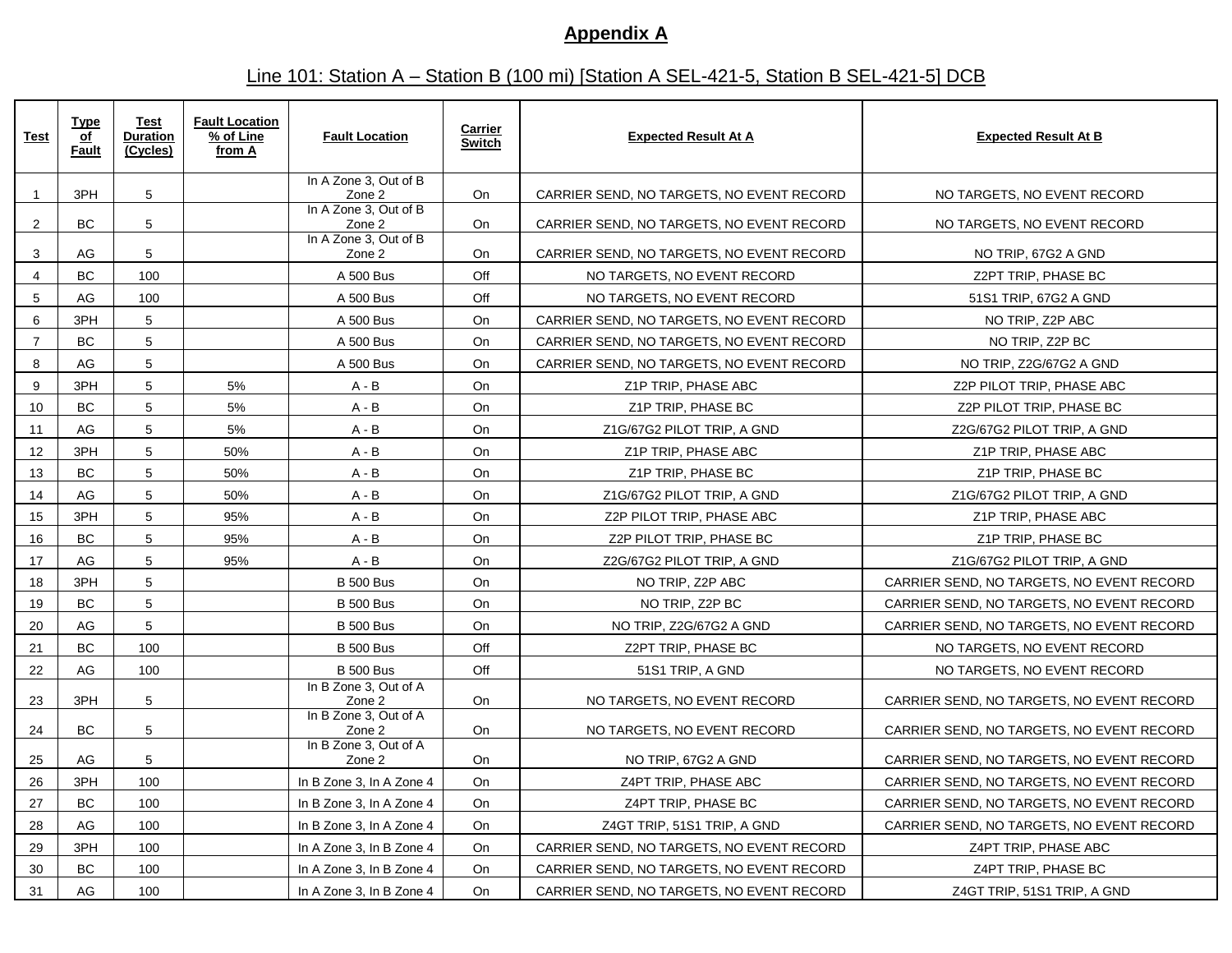| <b>Test</b>    | <b>Type</b><br>of<br><b>Fault</b> | <b>Test</b><br><b>Duration</b><br>(Cycles) | <b>Fault Location</b><br>% of Line<br>from A | <b>Fault Location</b>           | <b>Expected Result At A</b> | <b>Expected Result At B</b> |
|----------------|-----------------------------------|--------------------------------------------|----------------------------------------------|---------------------------------|-----------------------------|-----------------------------|
| $\mathbf{1}$   | 3PH                               | 5                                          |                                              | In A Zone 3, Out of B<br>Zone 2 | NO PERMISSIVE SIGNAL SENT   | NO TARGETS, NO EVENT RECORD |
| 2              | BC                                | 5                                          |                                              | In A Zone 3, Out of B<br>Zone 2 | NO PERMISSIVE SIGNAL SENT   | NO TARGETS, NO EVENT RECORD |
| 3              | AG                                | 5                                          |                                              | In A Zone 3, Out of B<br>Zone 2 | NO PERMISSIVE SIGNAL SENT   | NO TRIP, 67G2 A GND         |
| 4              | <b>BC</b>                         | 100                                        |                                              | A 500 Bus                       | NO PERMISSIVE SIGNAL SENT   | Z2PT TRIP, PHASE BC         |
| 5              | AG                                | 100                                        |                                              | A 500 Bus                       | NO PERMISSIVE SIGNAL SENT   | 51S1 TRIP, 67G2 A GND       |
| 6              | 3PH                               | $\sqrt{5}$                                 |                                              | A 500 Bus                       | NO PERMISSIVE SIGNAL SENT   | NO TRIP, Z2P ABC            |
| $\overline{7}$ | <b>BC</b>                         | $5\phantom{.0}$                            |                                              | A 500 Bus                       | NO PERMISSIVE SIGNAL SENT   | NO TRIP, Z2P BC             |
| 8              | AG                                | 5                                          |                                              | A 500 Bus                       | NO PERMISSIVE SIGNAL SENT   | NO TRIP, Z2G/67G2 A GND     |
| 9              | 3PH                               | 5                                          | 5%                                           | $A - B$                         | Z1P TRIP, PHASE ABC         | Z2P PILOT TRIP, PHASE ABC   |
| 10             | <b>BC</b>                         | 5                                          | 5%                                           | $A - B$                         | Z1P TRIP, PHASE BC          | Z2P PILOT TRIP, PHASE BC    |
| 11             | AG                                | $5\phantom{.0}$                            | 5%                                           | $A - B$                         | Z1G/67G2 PILOT TRIP, A GND  | Z2G/67G2 PILOT TRIP, A GND  |
| 12             | 3PH                               | $5\phantom{.0}$                            | 50%                                          | $A - B$                         | Z1P TRIP, PHASE ABC         | Z1P TRIP, PHASE ABC         |
| 13             | BC                                | $5\phantom{.0}$                            | 50%                                          | $A - B$                         | Z1P TRIP, PHASE BC          | Z1P TRIP, PHASE BC          |
| 14             | AG                                | 5                                          | 50%                                          | $A - B$                         | Z1G/67G2 PILOT TRIP, A GND  | Z1G/67G2 PILOT TRIP, A GND  |
| 15             | 3PH                               | 5                                          | 95%                                          | $A - B$                         | Z2P PILOT TRIP, PHASE ABC   | Z1P TRIP, PHASE ABC         |
| 16             | BC                                | $\sqrt{5}$                                 | 95%                                          | $A - B$                         | Z2P PILOT TRIP, PHASE BC    | Z1P TRIP, PHASE BC          |
| 17             | AG                                | 5                                          | 95%                                          | $A - B$                         | Z2G/67G2 PILOT TRIP, A GND  | Z1G/67G2 PILOT TRIP, A GND  |
| 18             | 3PH                               | 5                                          |                                              | <b>B</b> 500 Bus                | NO TRIP, Z2P ABC            | NO PERMISSIVE SIGNAL SENT   |
| 19             | <b>BC</b>                         | 5                                          |                                              | <b>B</b> 500 Bus                | NO TRIP, Z2P BC             | NO PERMISSIVE SIGNAL SENT   |
| 20             | AG                                | 5                                          |                                              | <b>B</b> 500 Bus                | NO TRIP, Z2G/67G2 A GND     | NO PERMISSIVE SIGNAL SENT   |
| 21             | <b>BC</b>                         | 100                                        |                                              | <b>B</b> 500 Bus                | Z2PT TRIP, PHASE BC         | NO PERMISSIVE SIGNAL SENT   |
| 22             | AG                                | 100                                        |                                              | <b>B</b> 500 Bus                | 51S1 TRIP, A GND            | NO PERMISSIVE SIGNAL SENT   |
| 23             | 3PH                               | 5                                          |                                              | In B Zone 3, Out of A<br>Zone 2 | NO TARGETS, NO EVENT RECORD | NO PERMISSIVE SIGNAL SENT   |
| 24             | <b>BC</b>                         | 5                                          |                                              | In B Zone 3, Out of A<br>Zone 2 | NO TARGETS, NO EVENT RECORD | NO PERMISSIVE SIGNAL SENT   |
| 25             | AG                                | 5                                          |                                              | In B Zone 3, Out of A<br>Zone 2 | NO TRIP, 67G2 A GND         | NO PERMISSIVE SIGNAL SENT   |
| 26             | 3PH                               | 100                                        |                                              | In B Zone 3, In A Zone 4        | Z4PT TRIP, PHASE ABC        | NO PERMISSIVE SIGNAL SENT   |
| 27             | <b>BC</b>                         | 100                                        |                                              | In B Zone 3, In A Zone 4        | Z4PT TRIP, PHASE BC         | NO PERMISSIVE SIGNAL SENT   |
| 28             | AG                                | 100                                        |                                              | In B Zone 3, In A Zone 4        | Z4GT TRIP, 51S1 TRIP, A GND | NO PERMISSIVE SIGNAL SENT   |
| 29             | 3PH                               | 100                                        |                                              | In A Zone 3, In B Zone 4        | NO PERMISSIVE SIGNAL SENT   | Z4PT TRIP, PHASE ABC        |
| 30             | BC                                | 100                                        |                                              | In A Zone 3, In B Zone 4        | NO PERMISSIVE SIGNAL SENT   | Z4PT TRIP, PHASE BC         |
| 31             | AG                                | 100                                        |                                              | In A Zone 3, In B Zone 4        | NO PERMISSIVE SIGNAL SENT   | Z4GT TRIP, 51S1 TRIP, A GND |